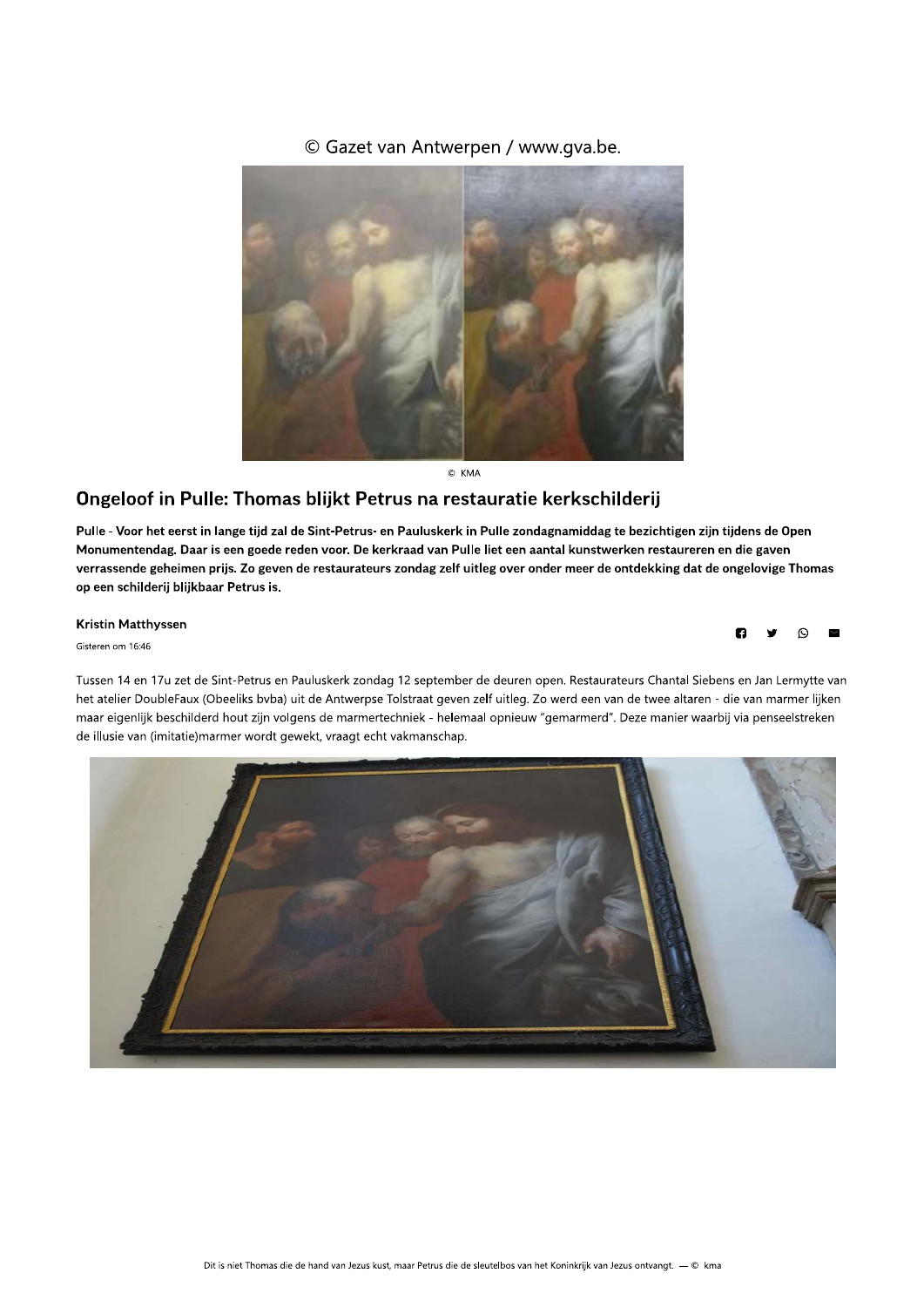Siebens en Lermytte, gespecialiseerd in trompe l'oeil, muurschilderingen, marmer- en houtimitaties, maltechnieken en de restauratie van schilderijen en beelden, namen ook drie schilderijen onder handen. De Emmaüsgangers en De Vlucht uit Egypte brachten geen noemenswaardige verrassingen aan het licht. "Maar ze zijn wel heel oud", zegt Siebens. "De Vlucht uit Egypte dateert uit 1641, de tijd dat Jacob Jordaens nog leefde, en komt waarschijnlijk zelfs uit zijn atelier. De Emmaüsgangers is van 1718. Beide schilderijen waren al opgenomen in de catalogus van het Koninklijk Instituut voor het Kunstpatrimonium in Brussel."



Chantal Siebens en Jan Lermytte deden de ontdekking. Hier staan ze bij het reliekschrijn uit de kerk van Pulle dat momenteel een anti-houtwormbehandeling ondergaat.  $\$  © Jan Van der

Maar het schilderij dat de grootste verrassing bracht, was Thomas kust de hand van Christus. Althans, dat was wat ze in Pulle altijd gedacht hebben. "Nu blijkt het dus om Petrus te gaan die de sleutels van het Hemelrijk van Christus krijgt", zegt Ingrid Van Dijck van de kerkraad van Pulle. "Niemand had die sleutelbos ooit gezien, zo donker en vuil was het doek."

Chantal Siebens bemerkte de persoonsverwisseling toen onderzoek met UV-licht duidelijk maakte dat onder het mislukte overschilderde hoofd van een persoon van wie de Pullenaars algemeen dachten dat het om de ongelovige Thomas ging, eigenlijk Petrus schuilgaat, die een bos sleutels in zijn hand heeft. Ook de mismeesterde overschilderde onderarm van Jezus is nu weer in verhouding met zijn gespierde bovenarm. Het blijkt zelfs om een mooie kopie van een werk van Rubens te gaan dat in het Carnegie Museum of Art in Pittsburgh (VS) hangt. Het werk is niet gedateerd, maar de restaurateurs sluiten niet uit dat het nog afkomstig is van een leerling van Rubens uit diens atelier, want het is met veel meesterschap en fijne penseelstreken geschilderd. Een originele Rubens is het niet, dát zou nog een veel straffere ontdekking zijn geweest.

(Lees verder onder de foto's)

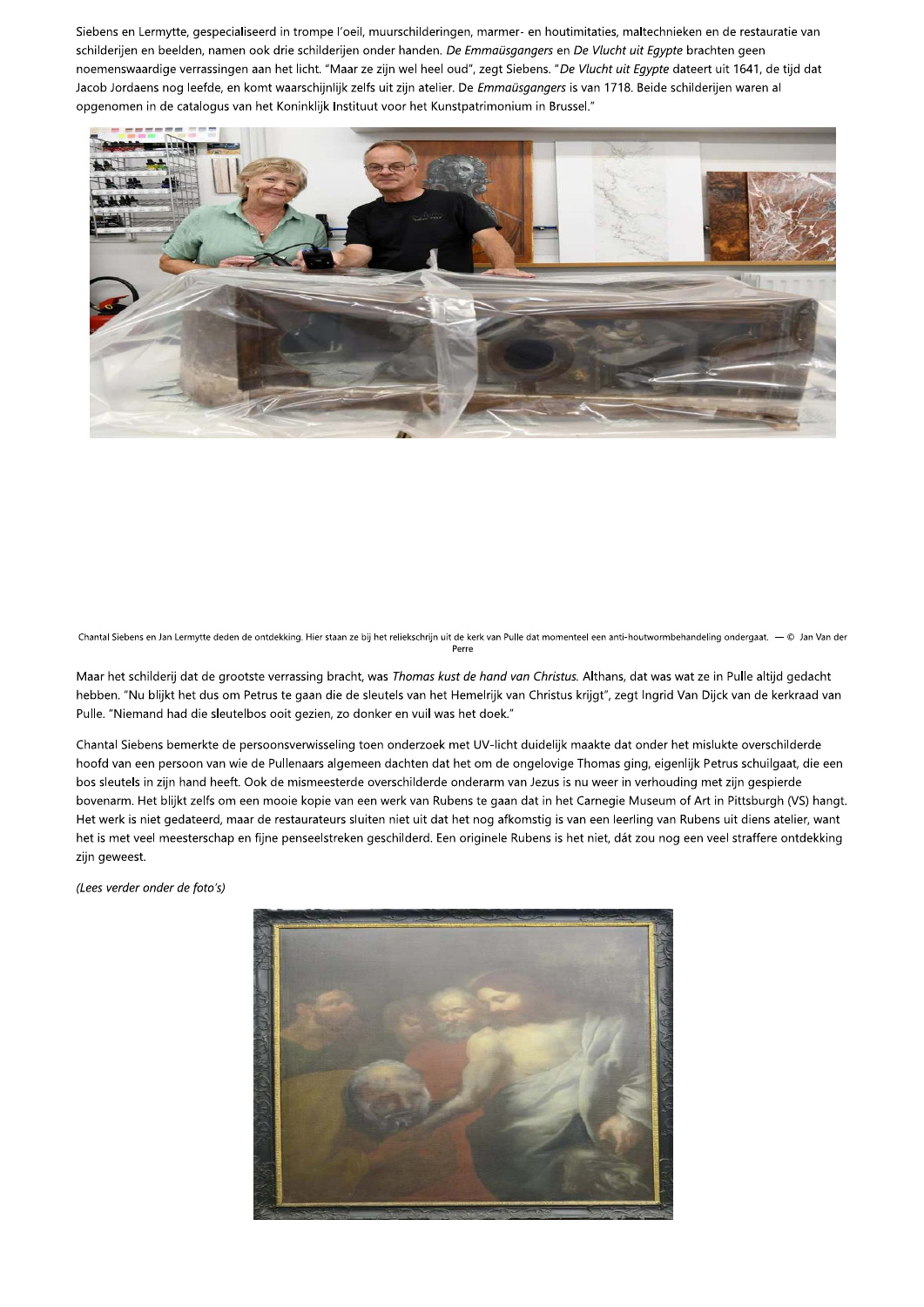De ongelovige Thomas - althans zo werd gedacht - met het mismeesterd hoofd. Let ook op de misvormde onderarm van Christus. Van sleutels is hier geen sprake. Foto rr



Het schilderij na restauratie. Thomas is nu Petrus, krijgt de sleutels van het Koninkrijk uit handen van Christus, die opnieuw een onderarm heeft in juist verhouding met zijn bovenarm.  $-$  ©

"Het werk hing zo'n beetje verstopt in een hoekje omdat het zo lelijk was", zegt Chantal Siebens. "De kerk onderging in de jaren zeventig een restauratie. Mogelijk heeft iemand van de parochie toen zelf een beschadiging aan het doek proberen te herstellen door er zelf een hoofd over te schilderen, wat niet zo geslaagd was. Via UV-licht ontdekten we dat er een heel ander hoofd onder verborgen zat. Het is altijd spannend afwachten in hoeverre zoiets na beschadiging nog te reconstrueren valt. Maar al gauw vonden we een oor, en een sleutelbos. Zoiets maak je niet dikwijls mee."



De restaurateurs sluiten niet uit dat iemand van de parochie zelf destijds het hoofd over een beschadiging schilderde.  $-$  © rr

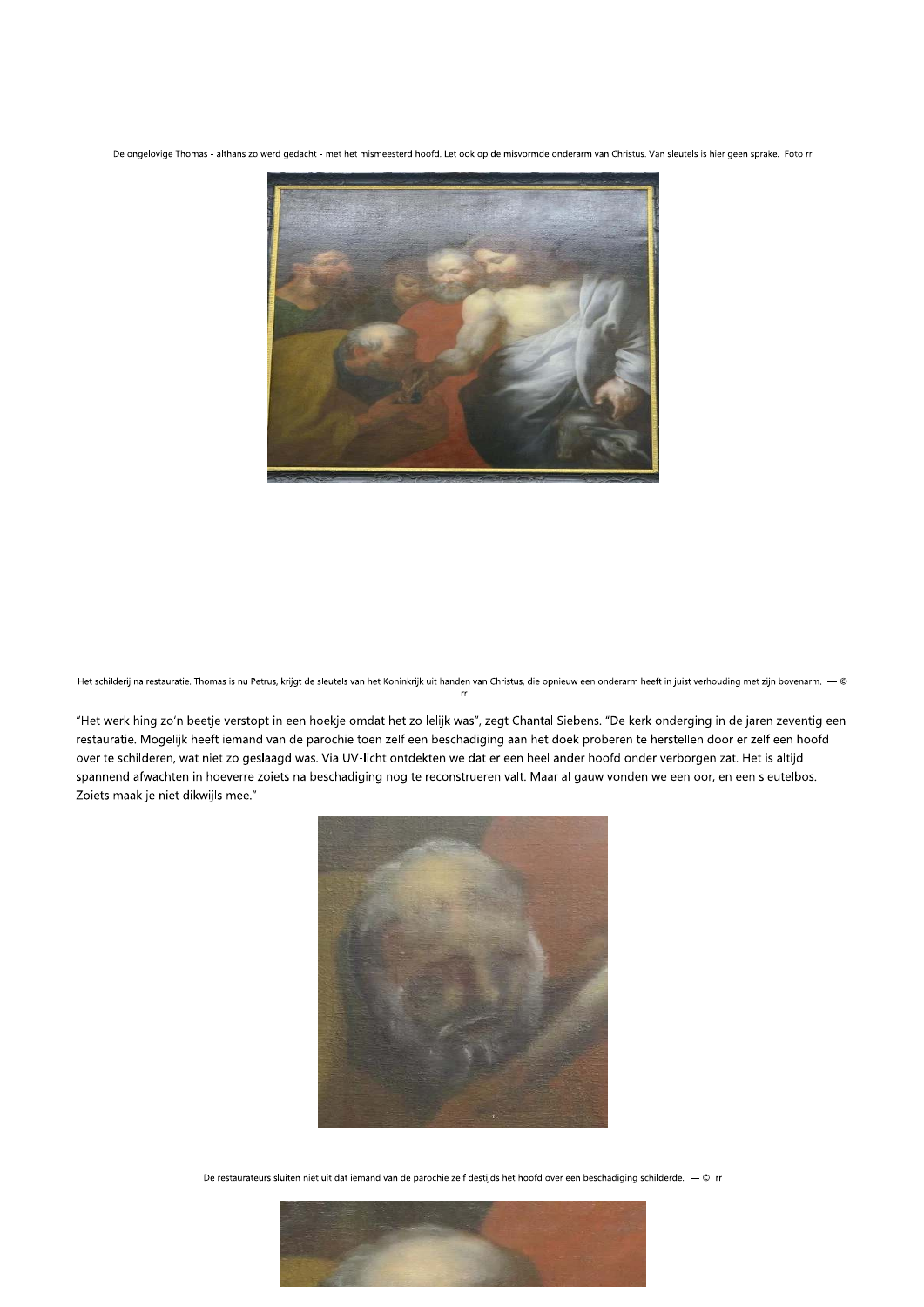

Petrus heeft nu opnieuw een normaal hoofd en de sleutelbos van de Hemelpoort. - © rr

Wie Jan Lermytte en Chantal Siebens van Obeeliks in Antwerpen zelf toelichting wil horen geven, kan zondag tussen 14u en 17u dus naar de kerk van Pulle afzakken. Ook één relikwiekast van de heilige Sint-Antonius die onder de memel zat, bevindt zich in het restauratie-atelier. Op de Dag van de Ambacht zal die relikwiekast in het atelier van DoubleFaux te bekijken zijn. Het verzilverd sarcofaagje met een botje van de Heilige Antonius - waarschijnlijk een kippen- of konijnenknookje anders had de heilige wel twintig armen gehad bij leven, voortgaande op al die relikwieën - bevindt zich nog in de kerk van Pulle.

Dat de kerkraad van Pulle nog zo investeert in de Pulse kerkkunst zal de inwoners waarschijnlijk geruststellen. Ze vonden immers een oproep voor een rondvraag in de bus over welke mogelijke nieuwe invullingen zij voor het kerkgebouw zien.



Het mooi gemarmerd altaar dat helemaal gerestaureerd werd. Het lijkt marmer, maar het is hout. — © kma

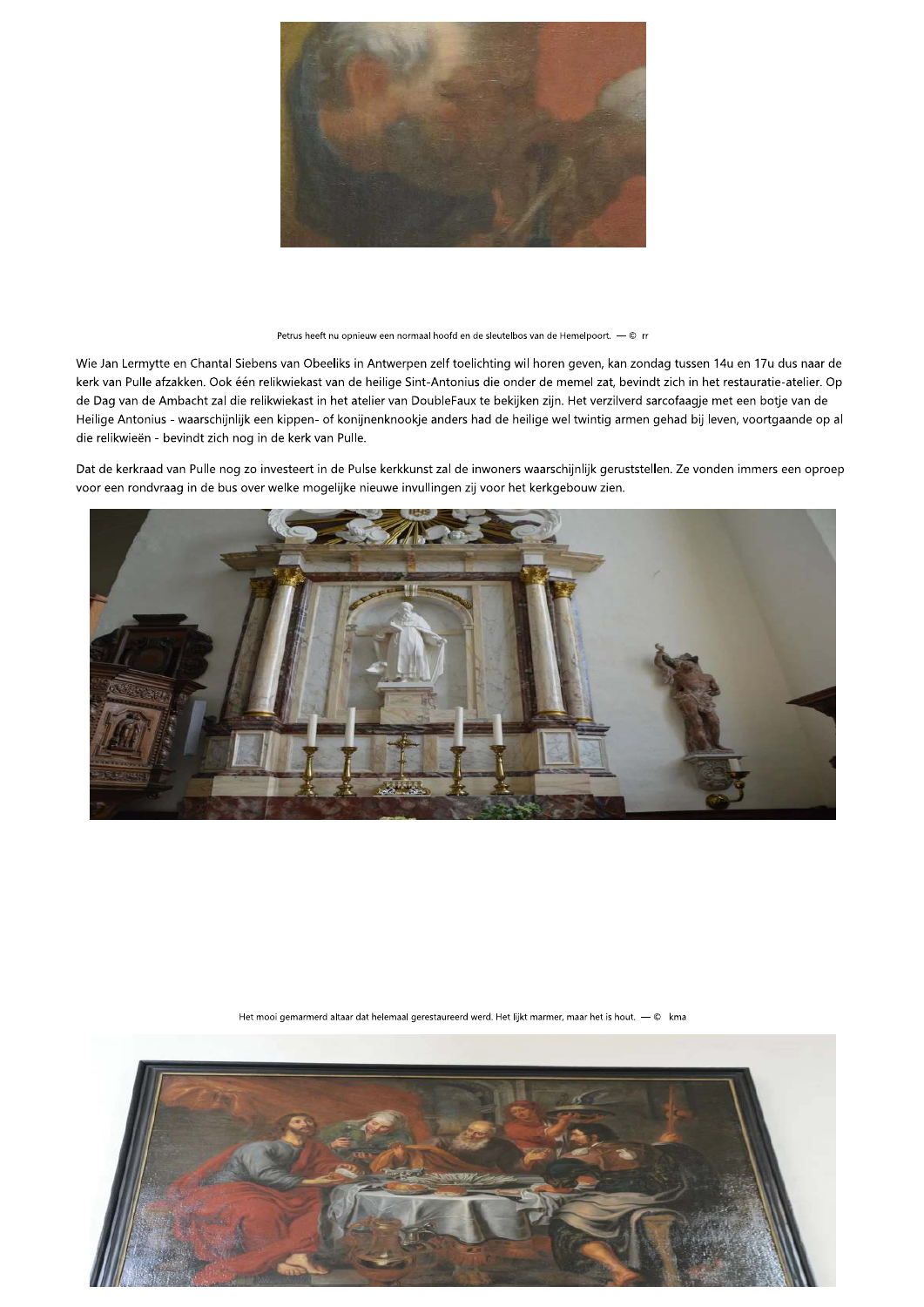



De Emmaüsgangers. - © kma

De Vlucht uit Egypte. - © kma

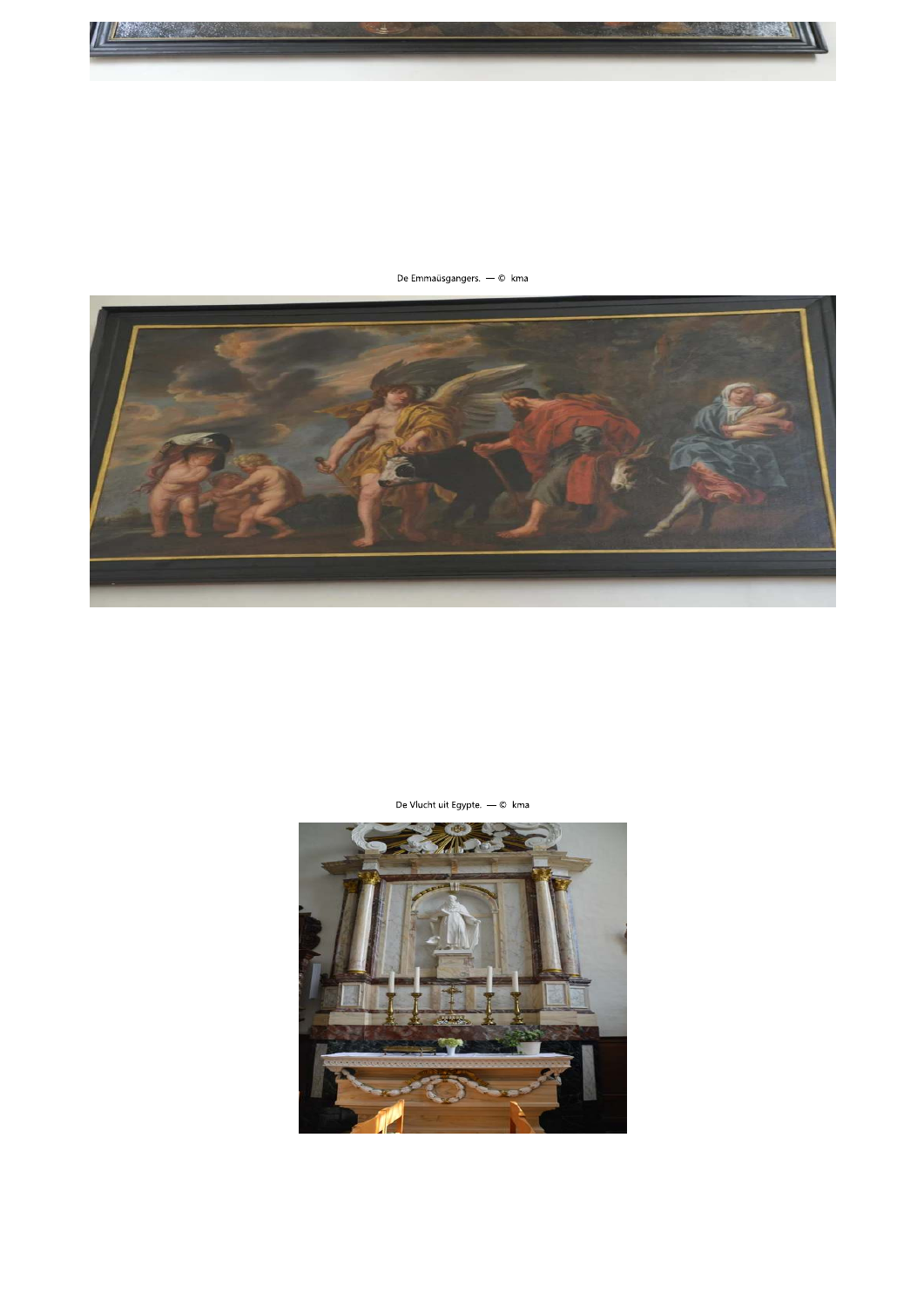

Het reliekschrijn van de Heilige Antonius van Pulle ondergaat een behandeling tegen houtworm in het atelier van Siebens en Lermytte in Antwerpen.  $-$  © Jan Van der Perre



Het origineel werk Christus geeft de sleutels van het Koninkrijk aan Petrus van Rubens hangt in het Carnegie Museum of Art in Pittsburgh (VS).  $-$  © rr



 $\perp$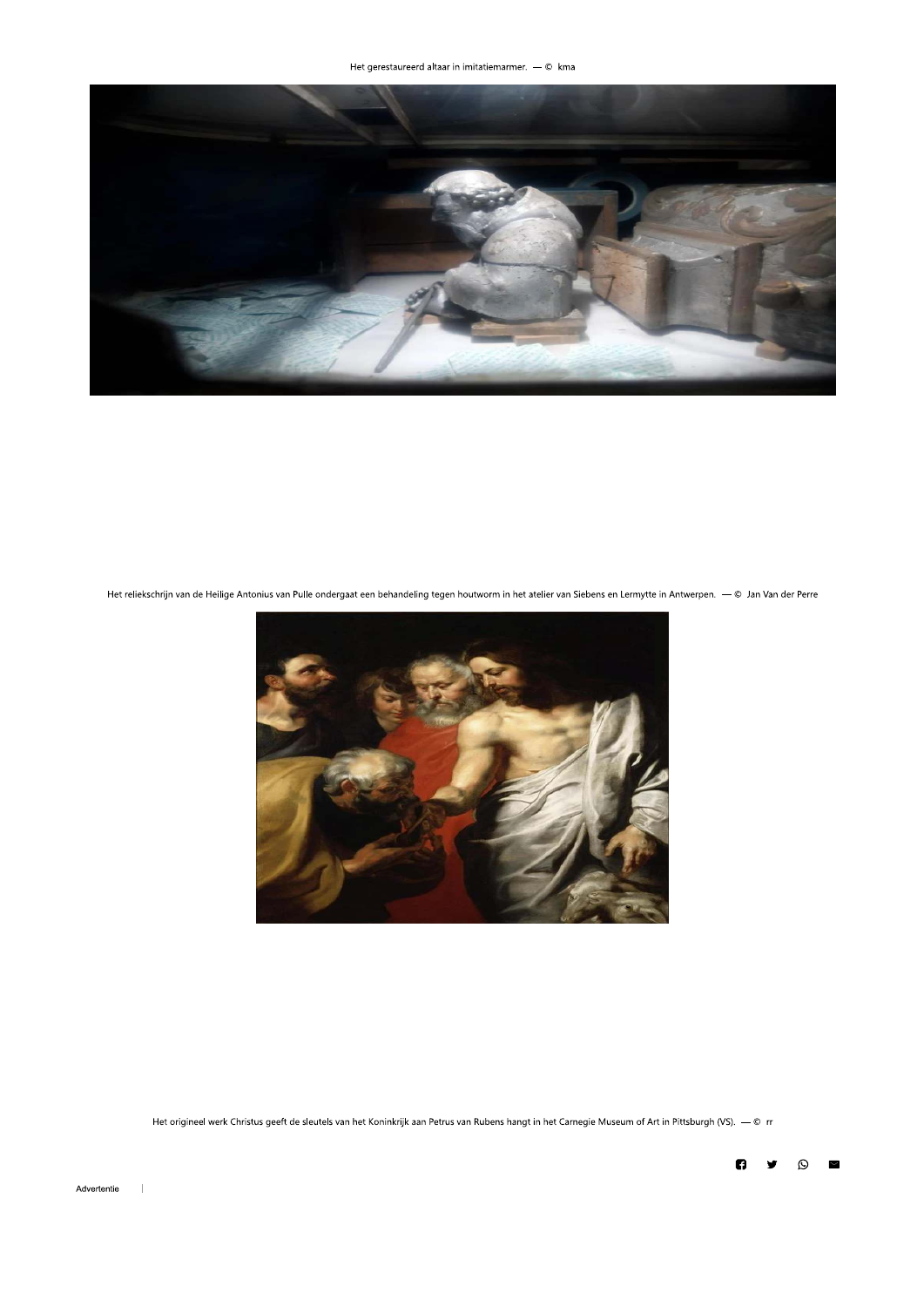Nieuw Zuid Antwerpen lanceert toparchitectuur van Robbrecht en Daem. Huis aan de Kade

(https://www.huisaandekade-antwerpen.be/?

S24:4L3ts4an de Kade<br>23:335112.313080; https://ad.doubleclick.net/ddm/trackclk/N1212576.2510114OUBRAIN/B26355112.313080;<br>23:3355112.313080; https://ad.doubleclick.net/ddm/trackclk/N1212576.2510114OUBRAIN/B26355112.313080;<br>

contentcampagne&utm\_content=centen-aansiuiten&obOrigUri=true)

| Woon hoog en groots met zicht op Schelde en binnentuin, Antwerpen                                | Zo weet je bij welk ziekenfonds je best aansluit                |
|--------------------------------------------------------------------------------------------------|-----------------------------------------------------------------|
| Scheldehof                                                                                       | OZ                                                              |
| (https://www.scheldehof.be/?                                                                     | (https://www.oz.be/gezondheid/oz-voordelenpakket/ziekenfondsen- |
| utm_source=outbrain&utm_medium=cpc&utm_campaign=out_scheldehof_sep21& <b>veb@rij¢drl</b> ?=true) |                                                                 |
|                                                                                                  | utm source=outbrain&utm medium=cpc&utm campaign=leads2108-      |
|                                                                                                  |                                                                 |

# MEER NIEUWS UIT STAD EN RAND

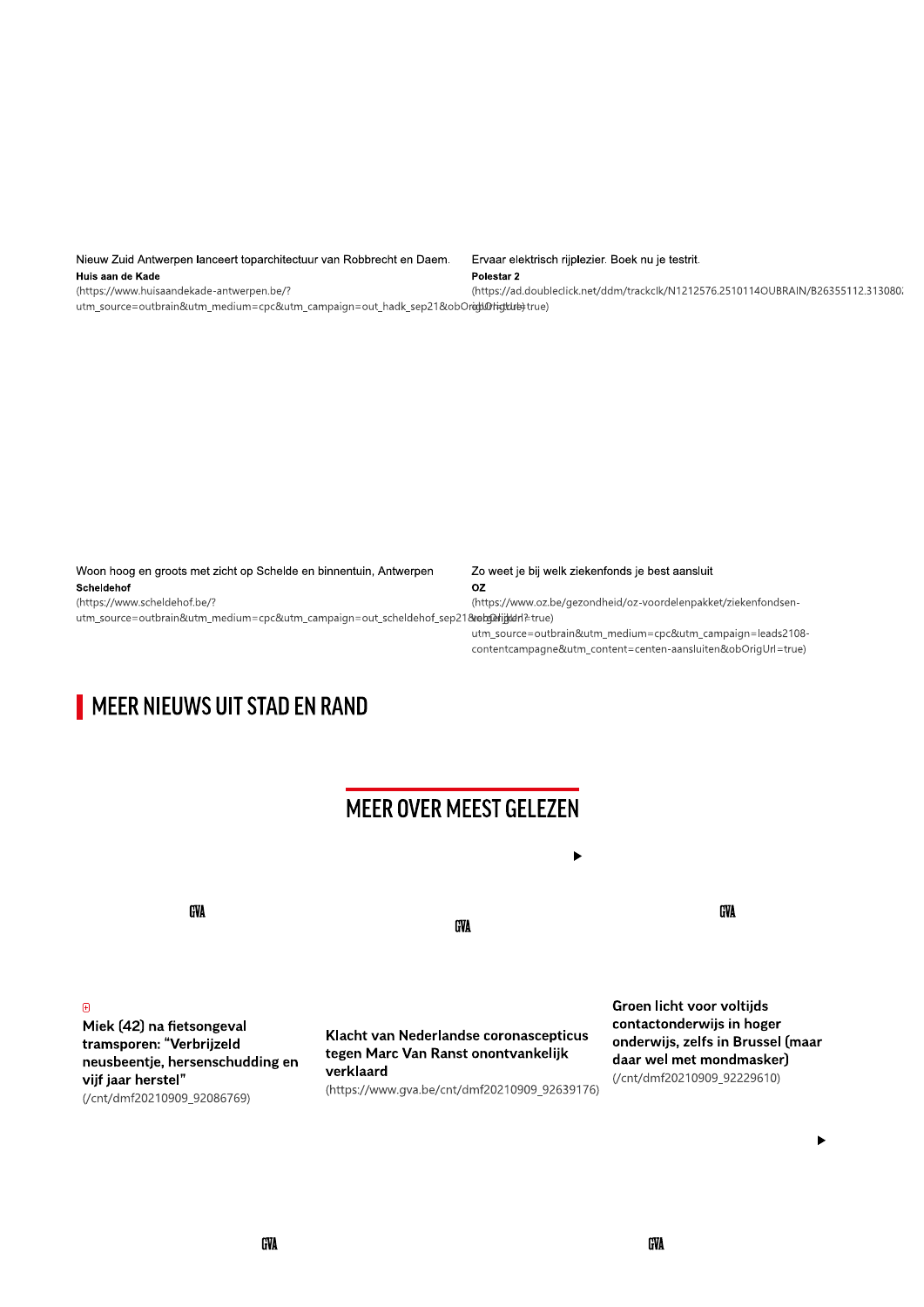



EXCIS COMPLIANCE BELGIUM BVBA | Meerdere regio's

| <b>Administratief medewerker</b><br>Puurs-Sint-Amands   Puurs Sint-Amands                                      | $\geq$        |
|----------------------------------------------------------------------------------------------------------------|---------------|
| <b>Expert mobiliteit</b><br>Puurs-Sint-Amands   Puurs Sint-Amands                                              | $\rightarrow$ |
| Elektricien (residentieel)<br>Thuismakers   Schilde<br>Van € 17,50 tot € 19 per uur                            | $\rightarrow$ |
| <b>Accountant - Boekhouder</b><br>A&T Boekhouding en Fiscaliteit   Beerse<br>Van € 2.150 tot € 2.600 per maand | $\rightarrow$ |
| Deskundig medewerker Ruimtelijke ordening<br>Puurs-Sint-Amands   Puurs Sint-Amands                             | $\rightarrow$ |
| <b>Security Consultant</b><br>Telenet Business   Mechelen                                                      | $\rightarrow$ |
| Technisch-Commerciële Vertegenwoordiger<br>Böcker Belgium NV   Aartselaar                                      | $\rightarrow$ |
| finance business architect                                                                                     |               |

## KEUZE VAN JOUW REDACTIE

GVA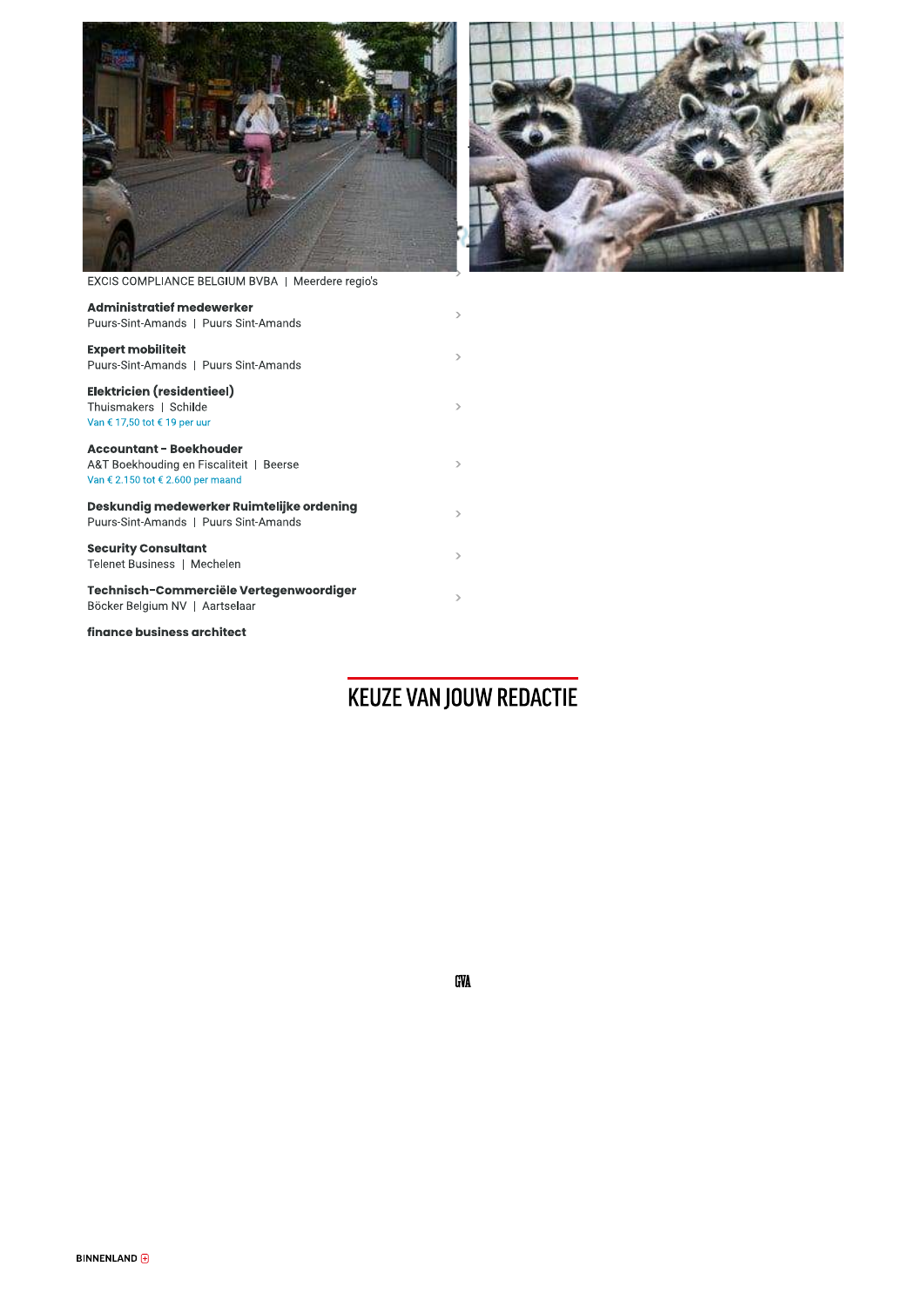## Studente Emmely (24) verongelukt op E17: "We zijn een verstandig en gezellig meisje

**KAW.igt**hf20210904\_96578562)



**BINNENLAND** Gratis retour: het torenhoge prijskaartje van online shoppen (/cnt/dmf20210904\_95297031)

**BINNENLAND +** Man die koppel met ijzeren staaf belaagde op E40 aangehouden voor poging doodslag, slachtoffer "nog altij... moment met buurvrouw

**BORGERHOUT** Na zware brand in Borgerhout: veel steun voor 91-jarige bewoonster en pakkend

**BINNENLAND** Winkelbediendes stelen voor ruim 150.000 euro aan kledij bij **H&M** 

(/cnt/dmf20210903 95180539) (https://www.gva.be/cnt/dmf20210904tp5040798gva.be/cnt/dmf20210904\_96465548)

## **MEEST GELEZEN UIT DE BUURT**



Molenfeesten gaan door met Covid Safe Ticket op zondagnamiddag

(/cnt/dmf20210907 94738438)



"Kinderen zonder boekentas of pen: dat mag nooit meer gebeuren" (/cnt/dmf20210908\_94616747)



Scholenveldloop en Zandrock for Kids worden uitgesteld (/cnt/dmf20210907 96955229)



Paardengezelschap mag na anderhalf jaar gedwongen coronapauze eindelijk weer optreden



Natuurpunt wil parkeerdruk aan Lovenhoek verminderen met deftige onthaalzone (/cnt/dmf20210906 96277438)

(https://www.qva.be/cnt/dmf20210907\_96127765)

- Jef d'Hont bezig aan nieuw boek met dopingonthullingen (https://traffic.outbrain.com/network/redir?p=I1RuUyHWBucz-Raw5jm142iLJmFPgRvCEPcf1tLqeHvDK7P8U1Xg8Eu\_c26UwTSR5lp-l6kJft0v-Qsj29HPApEy4PncEiXQO6pWCrYwqAZcl0Tlc4771tdb9hMpDVuVnna6WoOJqq89\_d-V57Mypb7KB3BCp4y-Ryp4PBvP5IK9BTLfk7IflX1haB3jGNLHfnmWJrN4XJPfDNV\_fGoZEQRz-ho0-6VwTMCgsitL6JbL6f8O3TtsTp1JyqzHegDYJjYpul4rjcIpPmlSaPT\_gZz